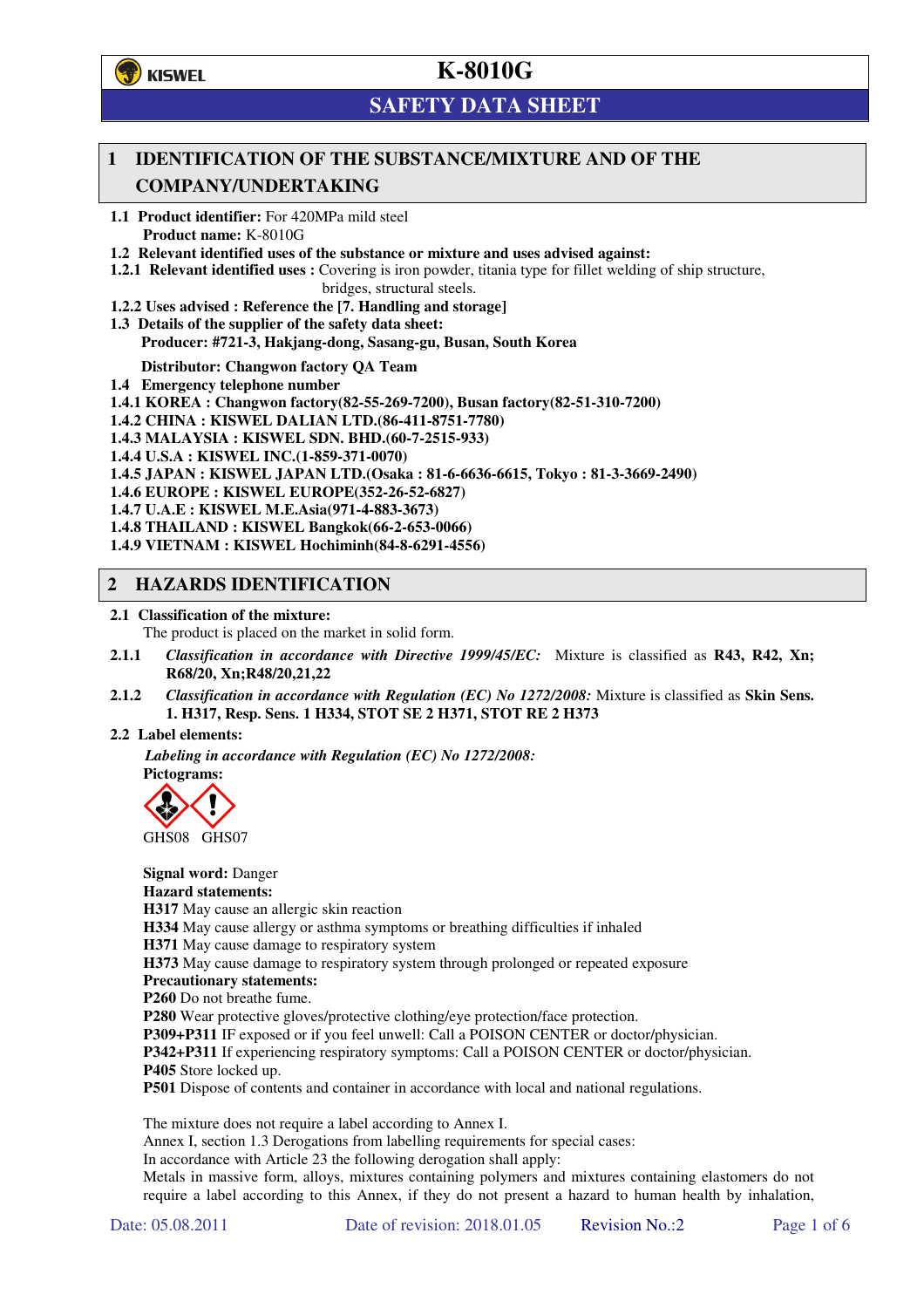**E** KISWEL

# **K-8010G**

## **SAFETY DATA SHEET**

ingestion or contact with skin or to the aquatic environment in the form in which they are placed on the market, although classified as hazardous in accordance with the criteria of this Annex.

### **On the other hand, we want to offer classification and label of welding fume for workers.**

**2.3 Other hazards:** No data available.

## **3 COMPOSITION/INFORMATION ON INGREDIENTS**

**3.1 Substances:** No data available.

**3.2 Mixtures:** The mixture contains dangerous substances:

|                                |                          |                          | <b>Classification</b>                            |                                                         |                                 |                              |                           |                |
|--------------------------------|--------------------------|--------------------------|--------------------------------------------------|---------------------------------------------------------|---------------------------------|------------------------------|---------------------------|----------------|
| <b>Substance name</b>          | EC No.                   | Registr.<br>$\mathbf{n}$ | 67/548/EEC                                       | <b>Hazard Class</b><br>and<br>Category<br>Code(s)       | <b>Hazard</b><br>state-<br>ment | Pictogram/<br>Signal<br>word | Conc.<br>$(\%)$<br>Volume | <b>Note</b>    |
| <sup>1,2</sup> Cellulose       | 232-674-9                | $\blacksquare$           |                                                  |                                                         |                                 |                              | $3.0 - 7.0$               | $\bullet$      |
| $1,3$ Ferro<br>manganese       |                          |                          | $Xn$ :<br>R68/20/21/22<br>$Xn$ :<br>R68/20/21/22 | STOT SE <sub>2</sub><br>STOT RE <sub>2</sub>            | H371<br>H373                    | Warning                      | $1.0 - 3.0$               |                |
| $1,2$ Mica                     | $\overline{\phantom{a}}$ | ٠                        | ۰                                                |                                                         |                                 |                              | $1.0 - 3.0$               | $\blacksquare$ |
| <sup>2,3</sup> Titaniumdioxide | 236-675-5                |                          | Xi; R36<br>Xi; R37<br>T; R48/23                  | Eye Irrit. 2<br>STOT SE <sub>3</sub><br><b>STOT RE1</b> | H319<br>H335<br>H372            | Danger                       | $3.0 - 7.0$               |                |
| <sup>1</sup> Sodium silicate   | 239-981-7                |                          |                                                  |                                                         | $\blacksquare$                  |                              | $3.0 - 7.0$               |                |
| $2,3$ Iron                     | 231-096-4                | $\overline{\phantom{a}}$ | $Xn$ :<br>R68/20/21/22<br>Xn;<br>R68/20/21/22    | STOT SE <sub>2</sub><br>STOT RE <sub>2</sub>            | H371<br>H373                    | Warning                      | $78.0 - 82.0$             | ۰              |

<sup>1</sup>Substance is not classified in terms of Regulation (EC) No. 1272/2008 Annex VI.

<sup>2</sup>Substance with workplace exposure limits.

\* See all the hazard statements in chapter 16.

## **4 FIRST AID MEASURES**

### **4.1 Description of first aid measures:**

**In case of respiratory exposure**: Remove to fresh air and keep at rest. If breathing is difficult or has stopped, administer artificial respiration as necessary. Seek medical attention.

**In case of skin contamination**: Wash contaminated area thoroughly with soap and water. Remove and wash contaminated clothing. If a persistent rash or irritation occurs, seek medical attention.

 **In case of intrusion into eye**: Immediately flush eyes with large amounts of running water for at least 15 minutes, lifting the upper and lower eyelids. Get medical attention.

**In case of oral intake**: Ingestion is considered unlikely due to product form. However, if swallowed do not induce vomiting. Seek medical attention. Advice to doctor: treat symptomatically.

- **4.2 Most important symptoms and effects, both acute and delayed:** No data available.
- **4.3 Indication of any immediate medical attention and special treatment needed:** No data available.

## **5 FIREFIGHTING MEASURES**

### **5.1 Extinguishing media:**

**Suitable extinguishing media:** Carbon dioxide, dry chemical, water spray. Use extinguishing media appropriate for surrounding fire.

**Unsuitable extinguishing media:** No data available.

**5.2 Special hazards arising from the substance or mixture:** Fire may produce irritating or poisonous gases.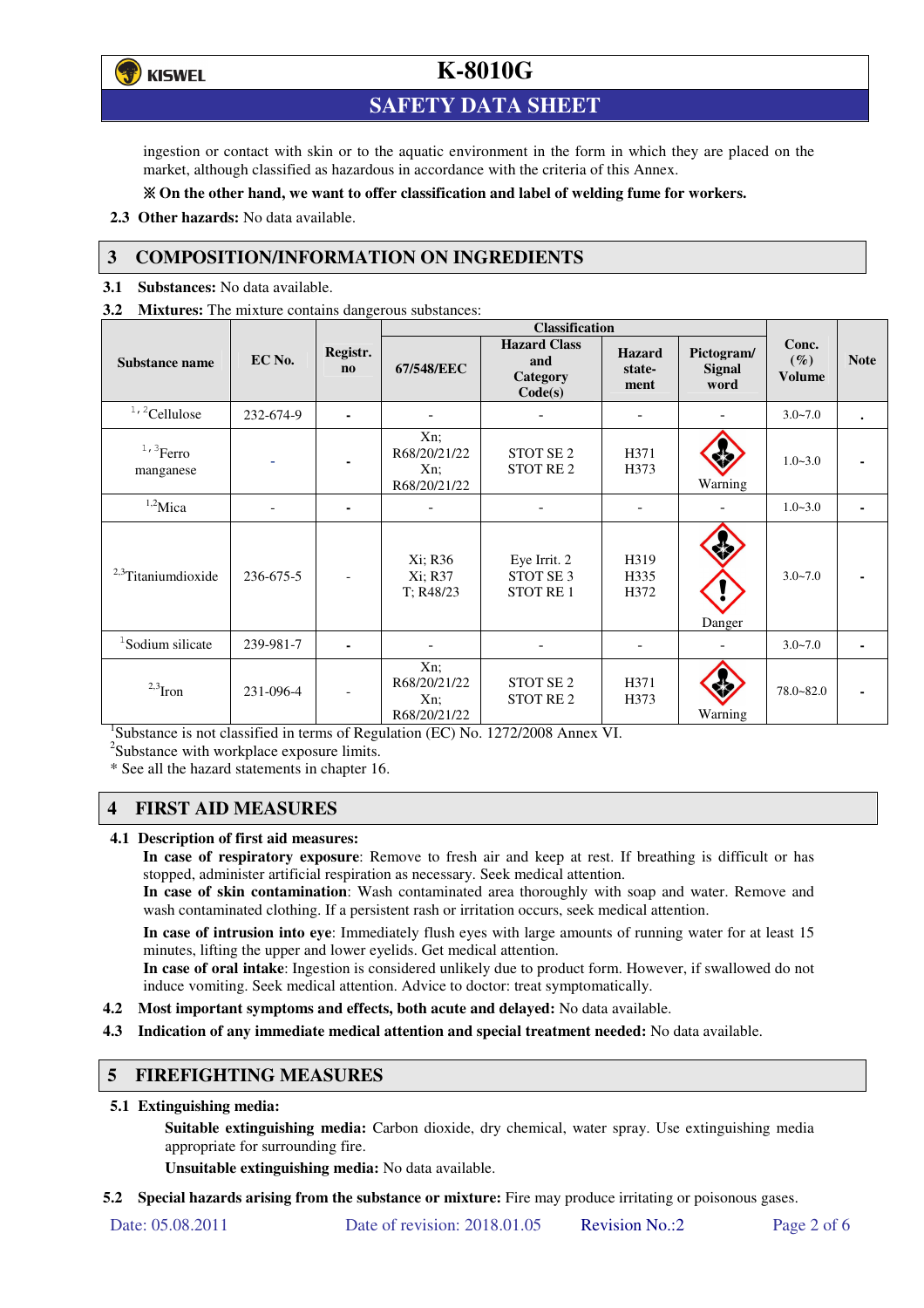# **E** KISWEL

# **K-8010G**

**SAFETY DATA SHEET** 

**5.3 Advice for firefighters:** In the event of a fire, wear self-contained breathing apparatus and protective clothing.

## **6 ACCIDENTAL RELEASE MEASURES**

**6.1 Personal precautions, protective equipment and emergency procedures:** 

**For non-emergency personnel:** Wear appropriate personal protective equipment as specified in Section 8. Ensure adequate ventilation**.** 

**For emergency responders:** No data available.

**6.2 Environmental precautions:** Avoid dispersal of spilled material and contact with soil, ground and surface water, drains and sewers.

**Methods and material for containment and cleaning up:** Take up mechanically. Collect the material in labeled containers and dispose of according to local and regional authority requirements.

**6.3 Reference to other sections:** See Section 7 for information on safe handling. See Section 8 for information on personal protection equipment. See Section 13 for disposal information.

## **7 HANDLING AND STORAGE**

- **7.1 Precautions for safe handling:** Welding may produce fumes and gases hazardous to health. Avoid breathing these fumes and gases. Use adequate ventilation. Keep away from sources of ignition. Avoid contact with skin, eyes and clothing. Do not eat, drink and smoke in work areas.
- **7.2 Conditions for safe storage, including any incompatibilities**: Store in cool, dry and well-ventilated place. Keep away from incompatible materials. Keep away from heat and open flame.
- **7.3 Specific end use(s):** No data available.

## **8 EXPOSURE CONTROLS/PERSONAL PROTECTION**

**8.1 Control parameters:** Exposure limits were not established for this product.

Workplace exposure limits for substances contained in the mixture are listed in *EH40/2005* Workplace exposure limits:

|                  |                   | Workplace exposure limit                                                           |     |                                                                                                       |    |                 |  |
|------------------|-------------------|------------------------------------------------------------------------------------|-----|-------------------------------------------------------------------------------------------------------|----|-----------------|--|
| <b>Substance</b> | <b>CAS</b> number | Long-term<br>exposure limit<br>(8-hour TWA<br>reference period)<br>$mg.m-3$<br>ppm |     | Short-term<br>exposure limit<br>$(15\text{-minute})$<br>reference period)<br>mg.m <sup>3</sup><br>ppm |    | <b>Comments</b> |  |
| Cellulose        | 9004-34-6         |                                                                                    |     |                                                                                                       |    |                 |  |
| Inhalable dust   |                   |                                                                                    | 10  |                                                                                                       | 20 |                 |  |
| Respirable       |                   |                                                                                    | 4   |                                                                                                       |    |                 |  |
| Mica             | 12001-26-2        |                                                                                    |     |                                                                                                       |    |                 |  |
| Total inhalable  |                   | $\overline{\phantom{0}}$                                                           | 10  | -                                                                                                     |    |                 |  |
| Respirable       |                   |                                                                                    | 0.8 |                                                                                                       |    |                 |  |
| Titanium dioxide |                   |                                                                                    |     |                                                                                                       |    |                 |  |
| Total inhalable  | 13463-67-7        |                                                                                    | 10  |                                                                                                       |    |                 |  |
| Resirable        |                   |                                                                                    | 4   |                                                                                                       |    |                 |  |

\*A skin notation assigned to the OEL identifies the possibility of significant uptake through the skin.

- **8.2 Exposure controls:** Do not eat, drink and smoke. Immediately remove all contaminated clothing. Wash hands before breaks and at the end of work.
- **8.2.1 Appropriate engineering controls:** Use local exhaust ventilation during all welding operations.

### **8.2.2 Individual protection measures, such as personal protective equipment:**

**8.2.2.1 Eye/face protection:** Always wear eye protection during welding operations, helmet and/or face shield with filter lens.

### **8.2.2.2 Skin protection:**

**Hand protection:** Wear appropriate protective (welding) gloves during welding.

Other: Wear appropriate protective clothing and boots.

Date: 05.08.2011 Date of revision: 2018.01.05 Revision No.:2 Page 3 of 6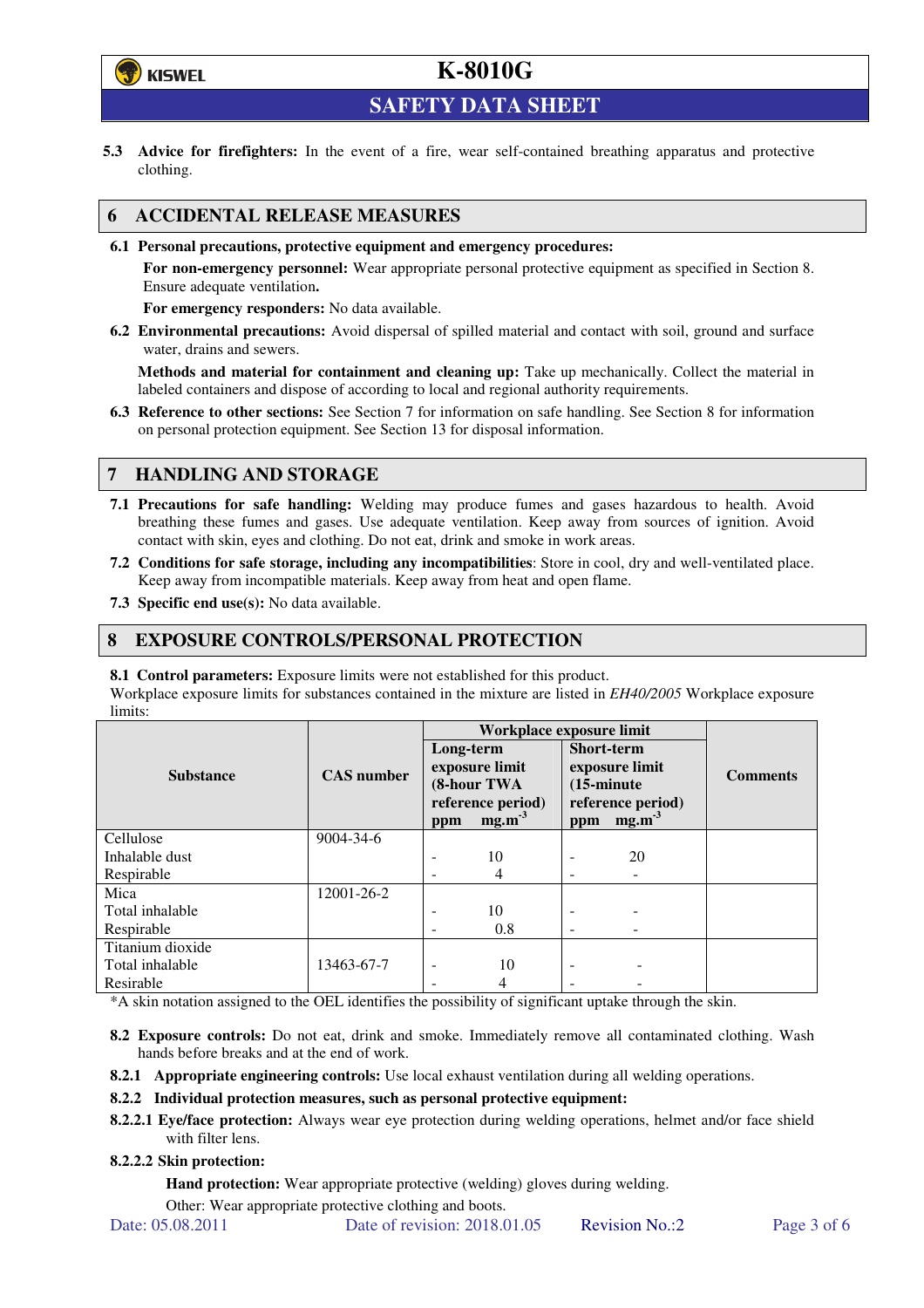# **K-8010G**



**SAFETY DATA SHEET** 

- **8.2.2.3 Respiratory protection:** If ventilation is insufficient, use appropriate respirator or self-contained breathing apparatus.
- **8.2.2.4 Thermal hazards:** No data available.

**8.2.3 Environmental exposure controls:** Do not allow to enter sewers, surface and ground water.

## **9 PHYSICAL AND CHEMICAL PROPERTIES**

**9.1 Information on basic physical and chemical properties: Appearance:** solid (metal rod) Odour: **Odour threshold: pH:**  $\qquad \qquad \qquad$ **Melting point/freezing point:** - **Initial boiling point and boiling range:** - **Flash point:**  $\qquad \qquad$ **Evaporation rate:**  $\qquad \qquad$ **Flammability (solid, gas):** - Upper/lower flammability or explosive limits:  $\vert$  -**Vapour pressure:** - **Vapour density:** - **Relative density:** - **Solubility(ies):** - **Partition coefficient: n-octanol/water:** - **Auto-ignition temperature:** - **Decomposition temperature:**  $\vert$  -**Viscosity:** - **Explosive properties: Oxidising properties:** -

**9.2 Other information:** No data available.

## **10 STABILITY AND REACTIVITY**

**10.1 Reactivity:** No data available.

- **10.2 Chemical stability:** The product is stable under normal conditions. When using it may produce dangerous fumes and gases.
- **10.3 Possibility of hazardous reactions:** No data available.
- **10.4 Conditions to avoid:** Avoid contact with incompatible materials.
- **10.5 Incompatible materials:** Acids, bases, oxidizing agents.

**10.6 Hazardous decomposition products:** Metal oxide fumes and gases are produced during welding.

## **11 TOXICOLOGICAL INFORMATION**

### **11.1 Information on toxicological effects:**

The mixture may cause an allergic skin reaction. It is suspected of causing cancer. It causes damage to organs through prolonged or repeated exposure.

## **12 ECOLOGICAL INFORMATION**

- **12.1 Toxicity:** No data available
- **12.2 Persistence and degradability:** No data available.
- **12.3 Bioaccumulative potential:** No data available.
- **12.4 Mobility in soil:** No data available.
- **12.5 Results of PBT and vPvB assessment:** No data available.
- **12.6 Other adverse effects:** No data available.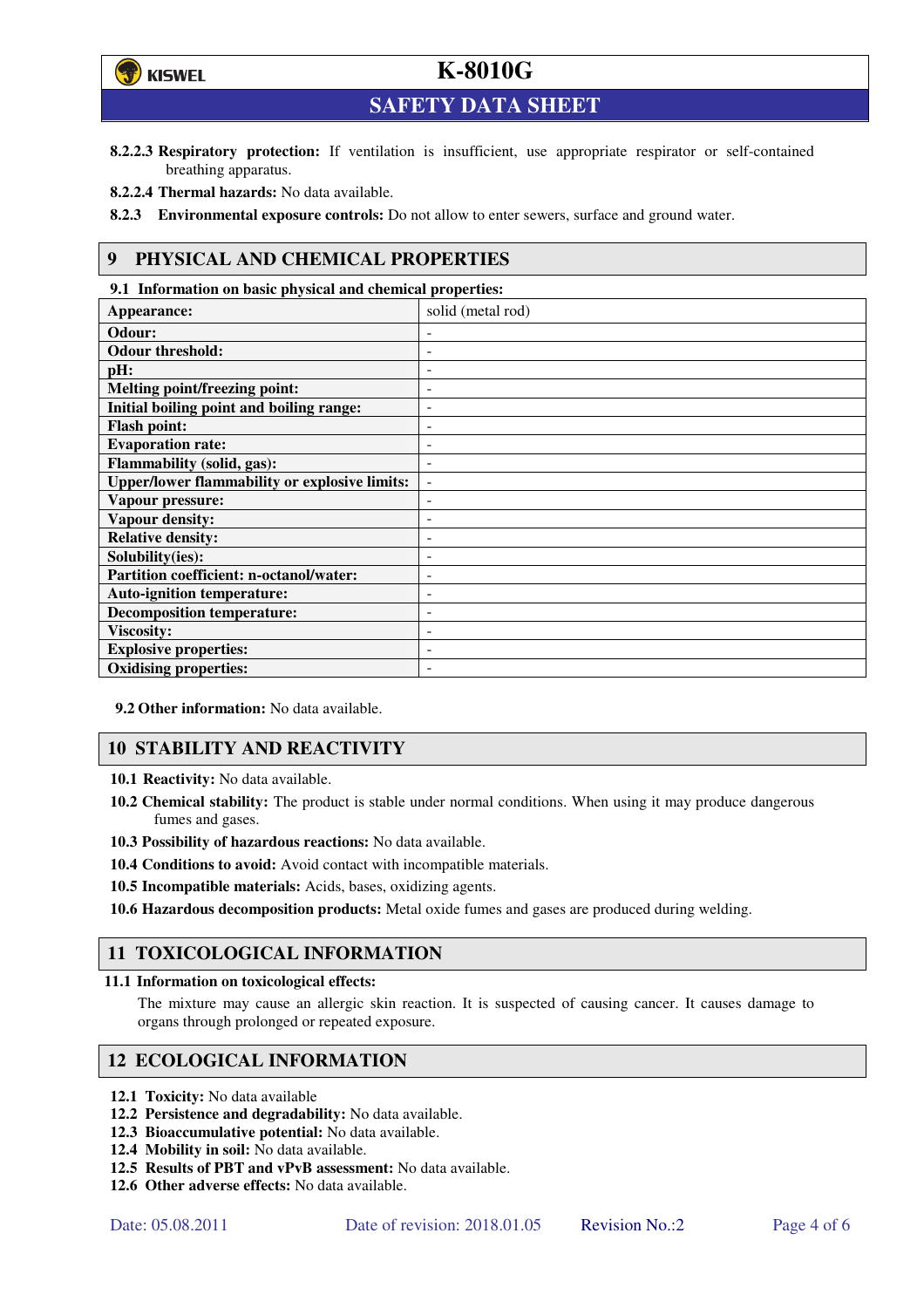

 $\overline{a}$ 

# **K-8010G**

# **SAFETY DATA SHEET**

## **13 DISPOSAL CONSIDERATIONS**

**13.1 Waste treatment methods:** Dispose off in accordance with local and national regulations.

### **14 TRANSPORT INFORMATION**

**14.1 ADR/RID/ADN:** The mixture is not subject to international regulations on transport of dangerous goods.

| UN number:                           | -      |
|--------------------------------------|--------|
| UN proper shipping name:             | -      |
| Transport hazard class(es):          | -      |
| Packing group:                       | -      |
| <b>Environmental hazards:</b>        | -      |
| <b>Special precautions for user:</b> |        |
| Transport in bulk according to       |        |
| Annex II of MARPOL73/78 and the      | $\sim$ |
| <b>IBC</b> Code:                     |        |

**14.2 IMDG:** The mixture is not subject to international regulations on transport of dangerous goods.

**14.3 ICAO/IATA:** The mixture is not subject to international regulations on transport of dangerous goods.

### **15 REGULATORY INFORMATION**

#### **15.1 Safety, health and environmental regulations/legislation specific for the substance or mixture:**

- Corrigendum to Regulation (EC) No 1907/2006 of the European Parliament and of the Council of 18 December 2006 concerning the Registration, Evaluation, Authorization and Restriction of Chemicals (REACH), establishing a European Chemicals Agency, amending Directive 1999/45/EC and repealing Council Regulation (EEC) No 793/93 and Commission Regulation (EC) No 1488/94 as well as Council Directive 76/769/EEC and Commission Directives 91/155/EEC, 93/67/EEC, 93/105/EC and 2000/21/EC (OJ L 396, 30.12.2006);
- Corrigendum to Directive No 2006/121/EC of the European Parliament and of the Council of 18 December 2006 amending Council Directive 67/548/EEC on the approximation of laws, regulations and administrative provisions relating to the classification, packaging and labeling of dangerous substances in order to adapt it to Regulation (EC) No 1907/2006 concerning the Registration, Evaluation, Authorization and Restriction of Chemicals (REACH) and establishing a European Chemicals Agency (OJ L 396, 30.12.2006);
- Regulation (EC) No 1272/2008 of the European parliament and of the Council of 16 December 2008 on classification, labeling and packaging of substances and mixtures, amending and repealing Directives 67/548/EEC and 1999/45/EC, and amending Regulation (EC) No 1907/2006 (OJ L 353, 31.12. 2008).
- COMMISSION REGULATION (EC) No 790/2009 of 10 August 2009 amending, for the purposes of its adaptation to technical and scientific progress, Regulation (EC) No 1272/2008 of the European Parliament and of the Council on classification, labeling and packaging of substances and mixtures.
- COMMISSION REGULATION (EU) No 453/2010 of 20 May 2010 amending Regulation (EC) No 1907/2006 of the European Parliament and of the Council on the Registration, Evaluation, Authorisation and Restriction of Chemicals (REACH).
- **15.2 Chemical safety assessment:** Chemical safety assessment is not available.

### **16 OTHER INFORMATION**